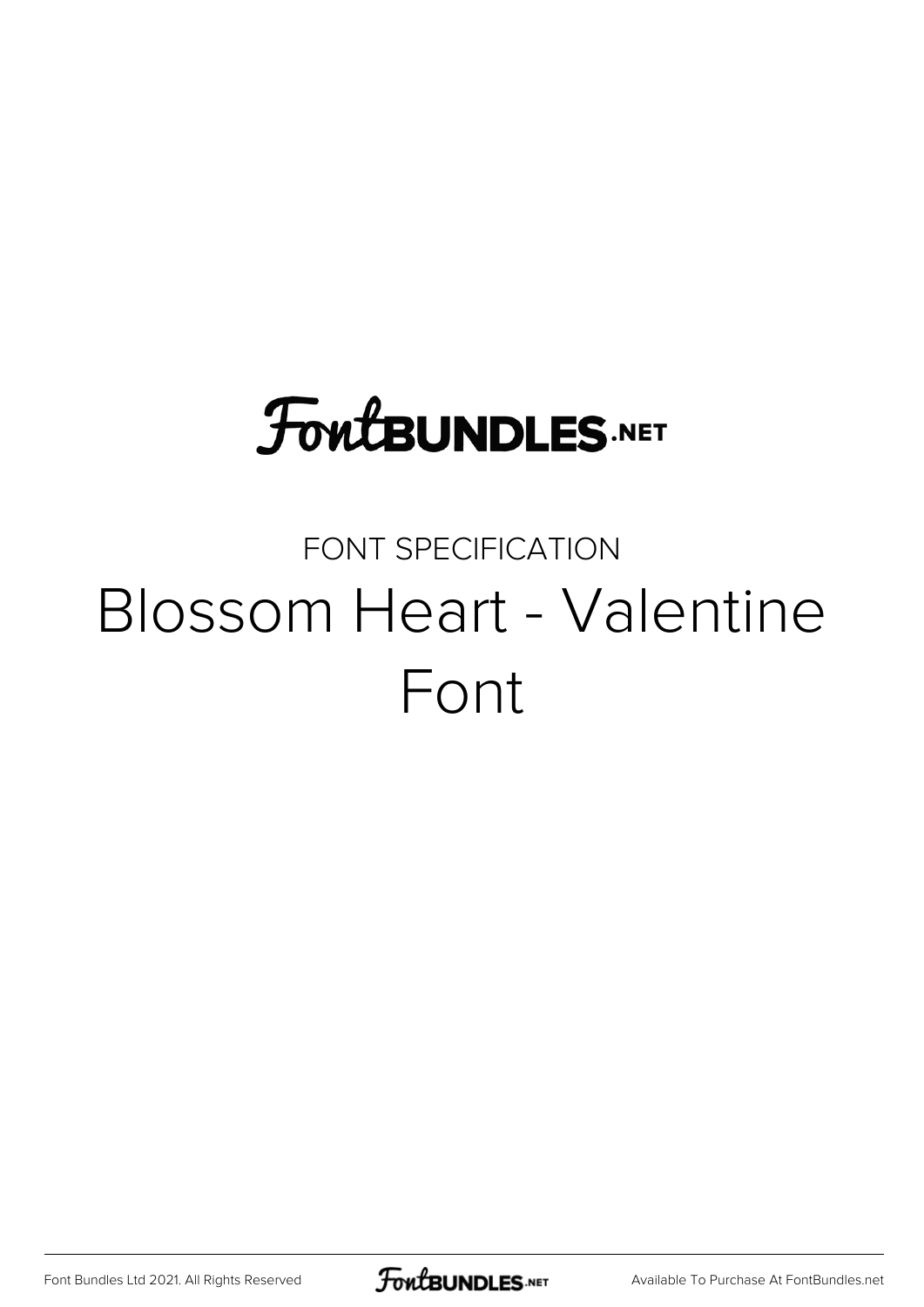## Blossom Heart - Regular

**Uppercase Characters** 



Lowercase Characters

a b c d e f g h i j k l m n o p

grstuvweyz

**Numbers** 

0123456789

Punctuation and Symbols

 $H \quad S \quad Z \quad C$  $\therefore$   $\therefore$   $\leq$   $\Rightarrow$   $\Rightarrow$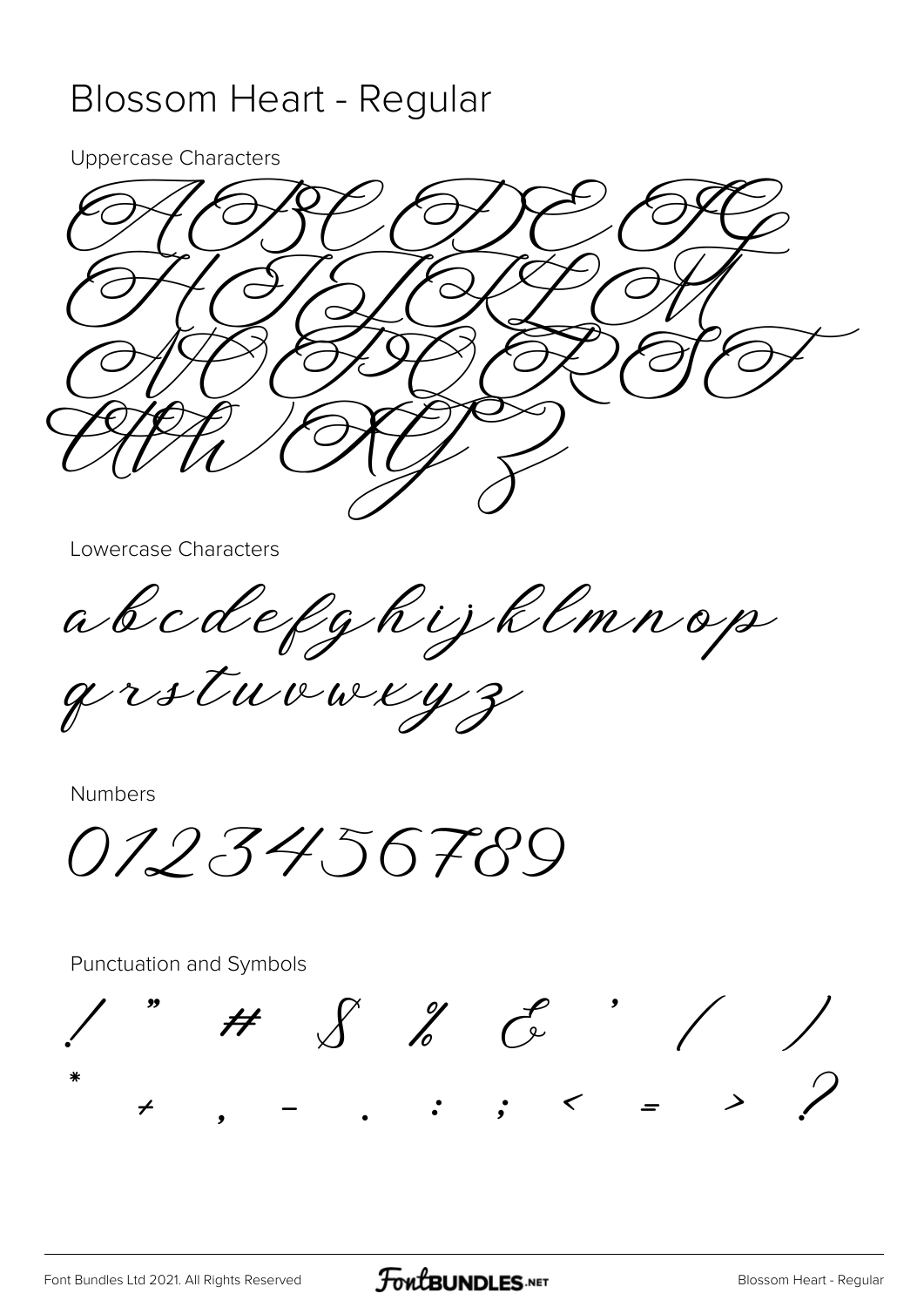$\begin{array}{ccc} \begin{array}{ccc} \begin{array}{ccc} \begin{array}{ccc} \ \end{array} & \begin{array}{ccc} \ \end{array} & \begin{array}{ccc} \ \end{array} & \begin{array}{ccc} \ \end{array} & \begin{array}{ccc} \ \end{array} & \begin{array}{ccc} \ \end{array} & \begin{array}{ccc} \ \end{array} & \begin{array}{ccc} \ \end{array} & \begin{array}{ccc} \ \end{array} & \begin{array}{ccc} \ \end{array} & \begin{array}{ccc} \ \end{array} & \begin{array}{ccc} \ \end{array} & \begin{array}{ccc} \ \end{array} & \begin{array}{ccc} \ \end{array} & \begin{$  $\overrightarrow{t}$ 

All Other Glyphs

FHEE





VIJODS à á â å

à à œ ç è é è è  $\tilde{\mathcal{C}}$ 

FontBUNDLES.NET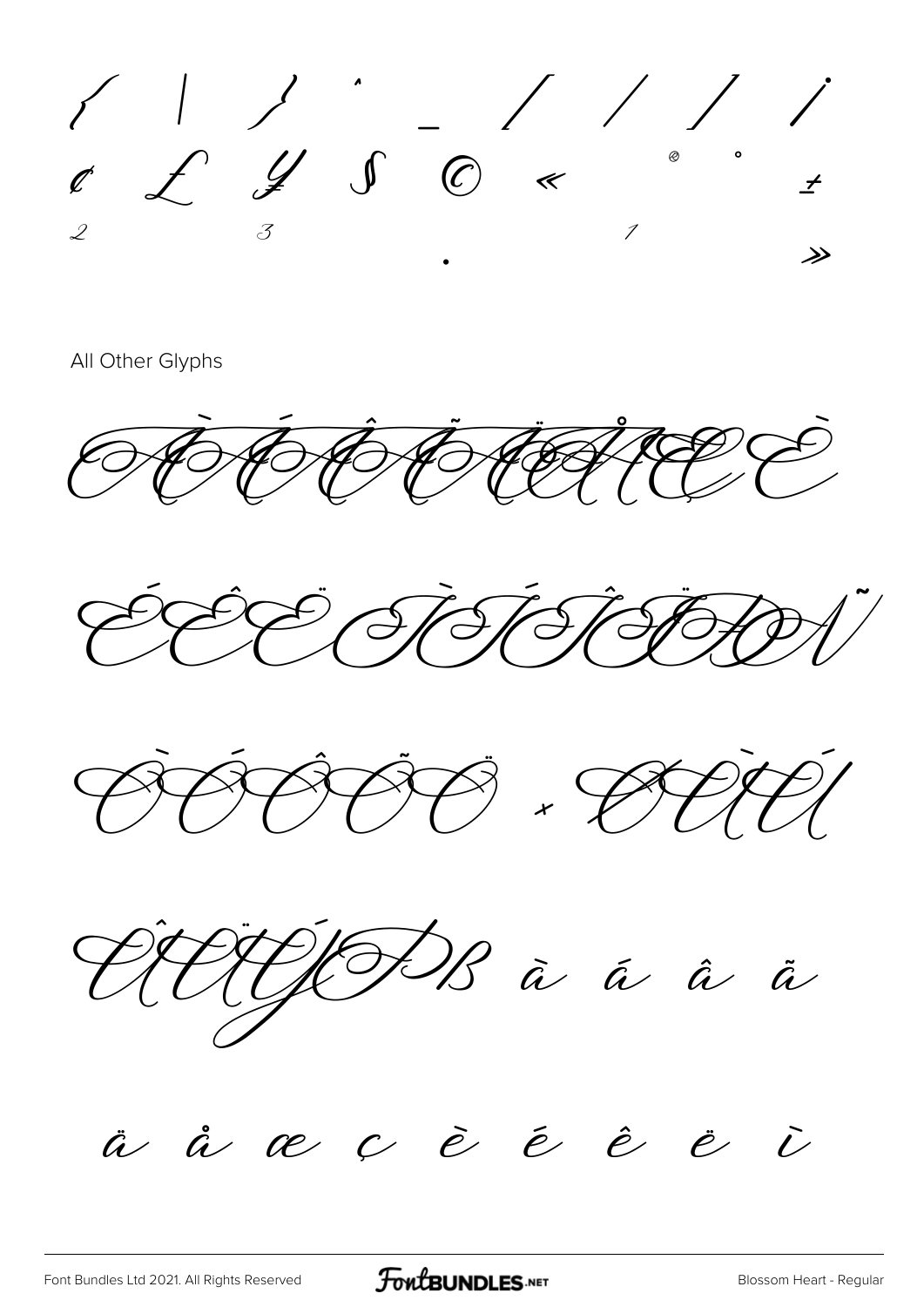i i i d'n à á à ö

o: où u û u y p







bedejk temeneop

Copolsettwerey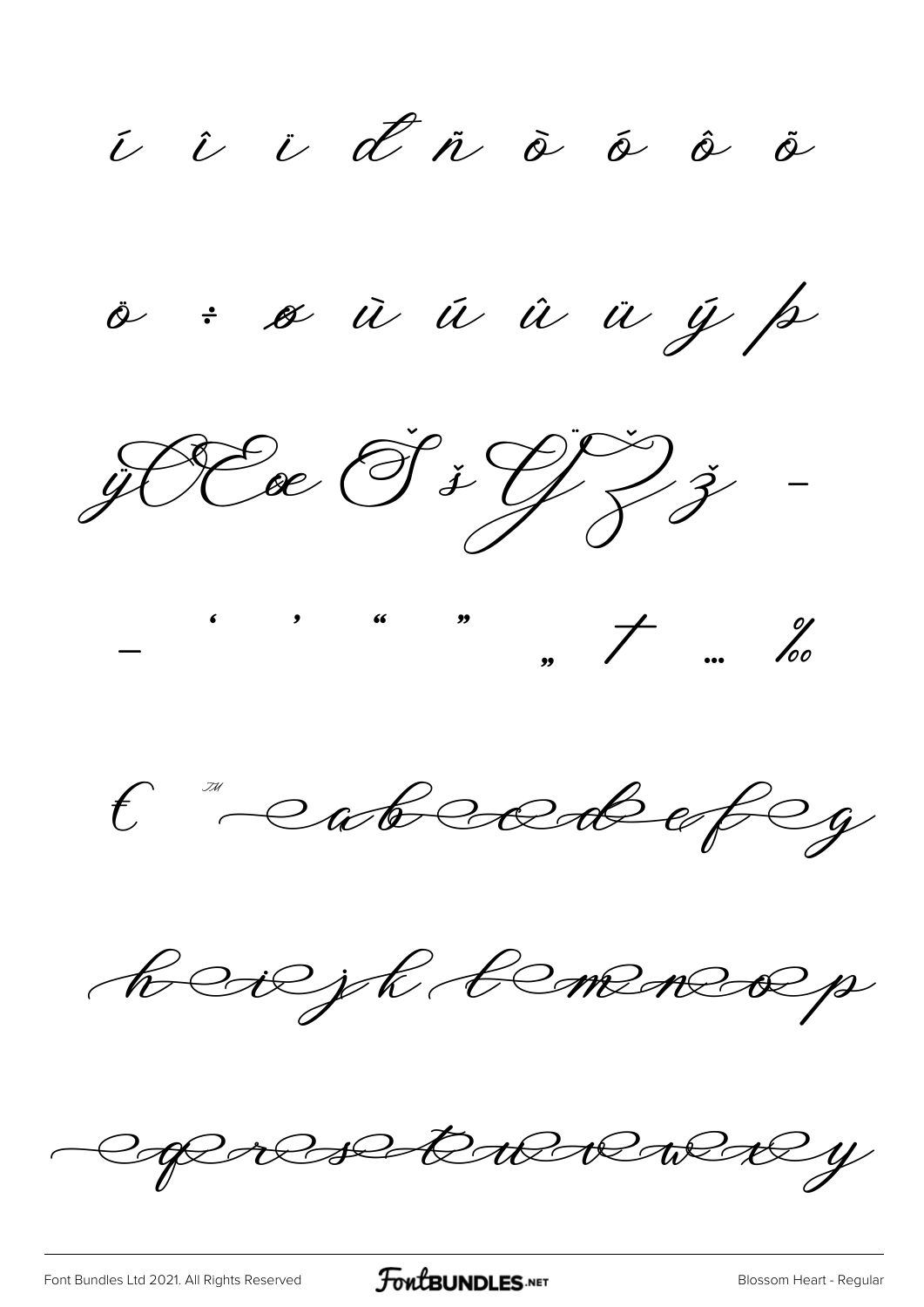Staff of Rift











 $66666668288$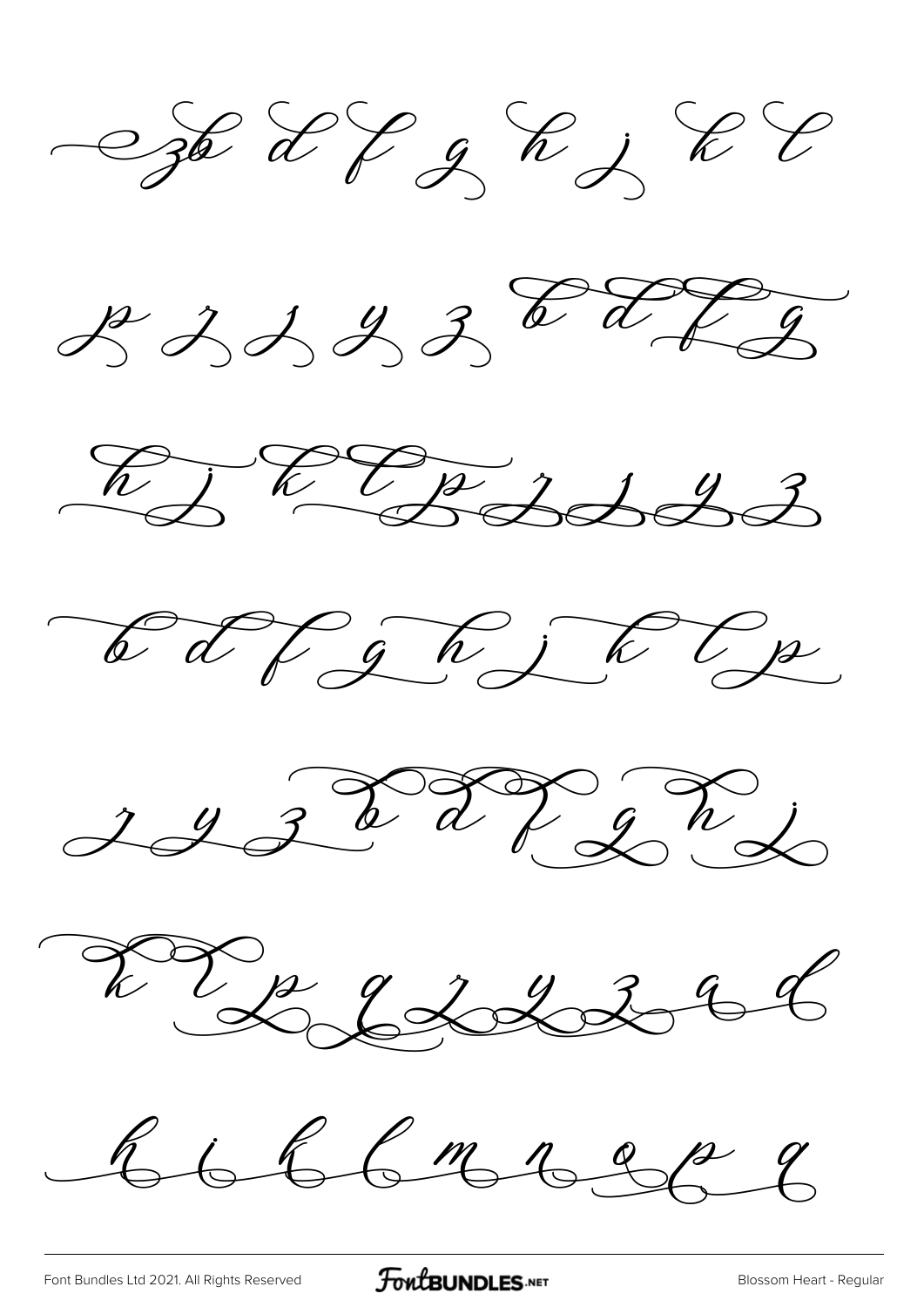$-66472266$ 







Tu v w K R R R m



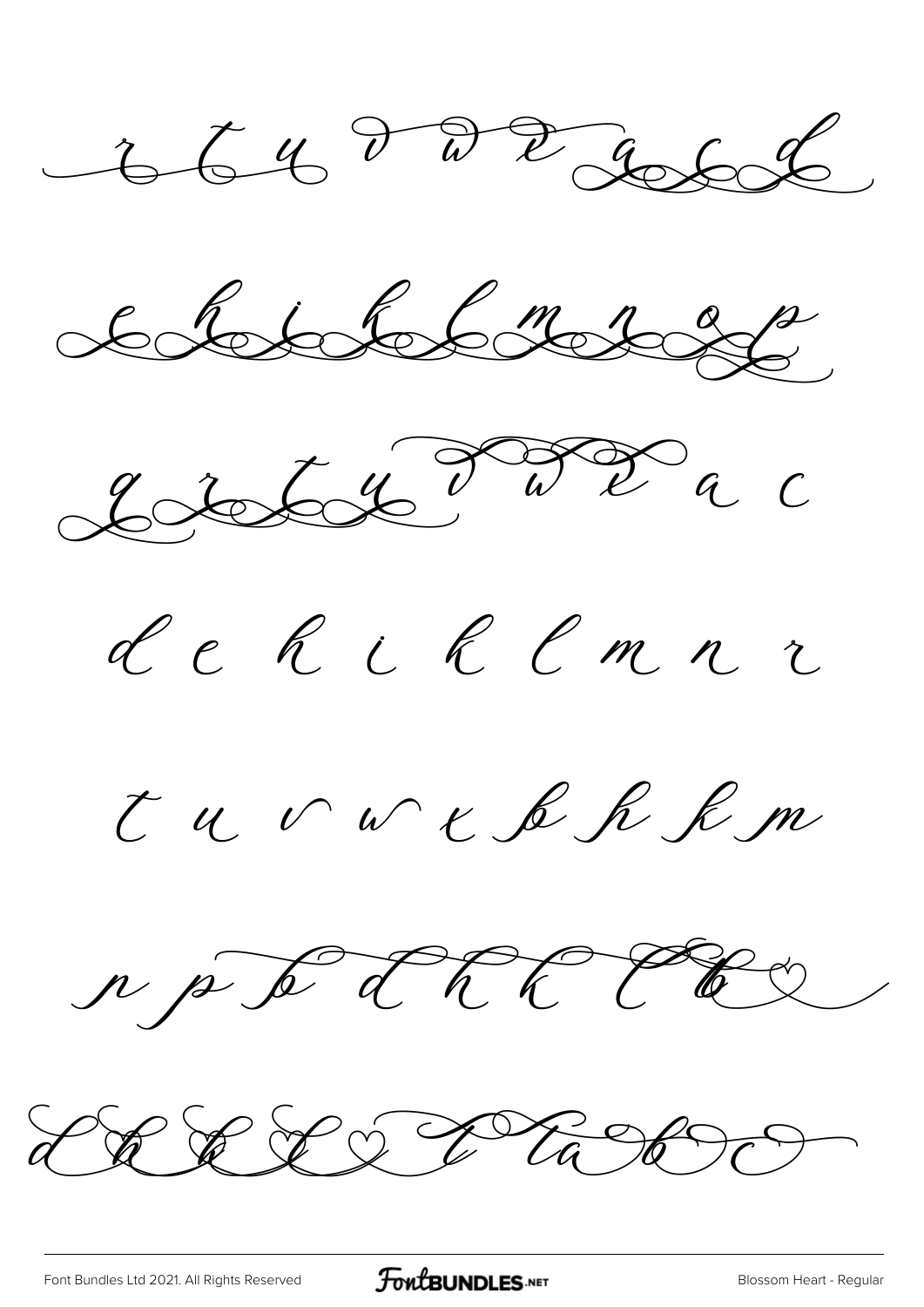DERTERODECO











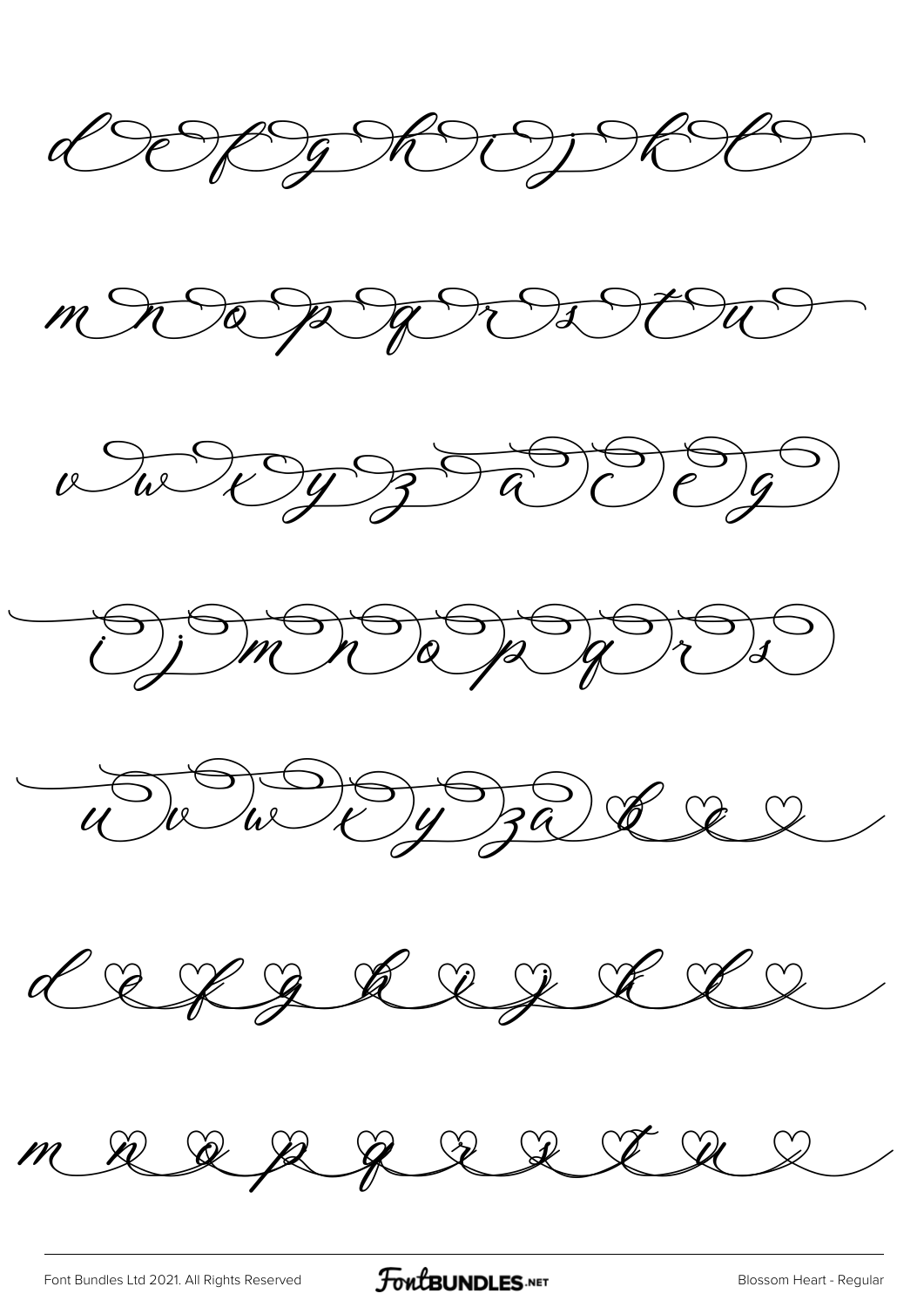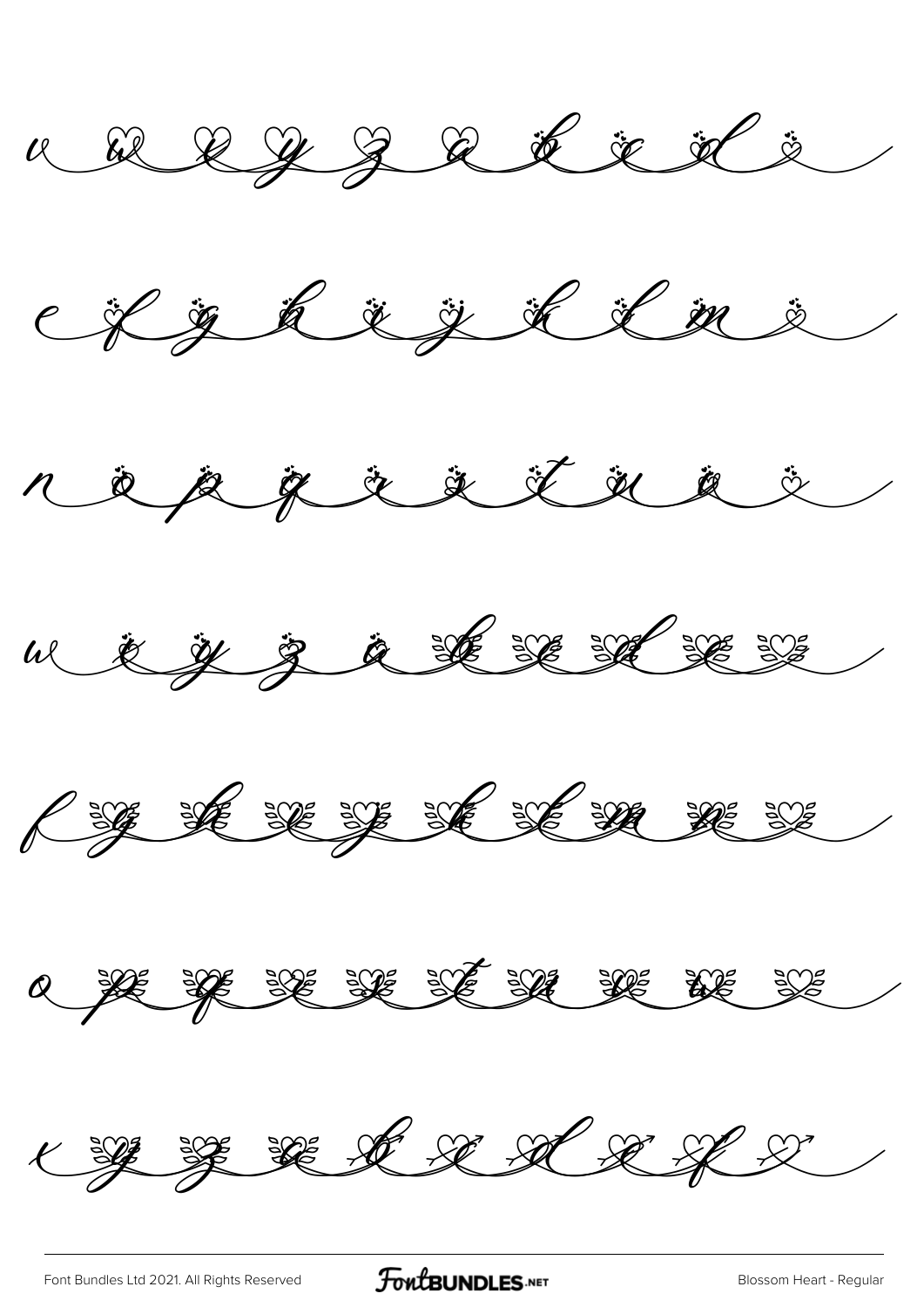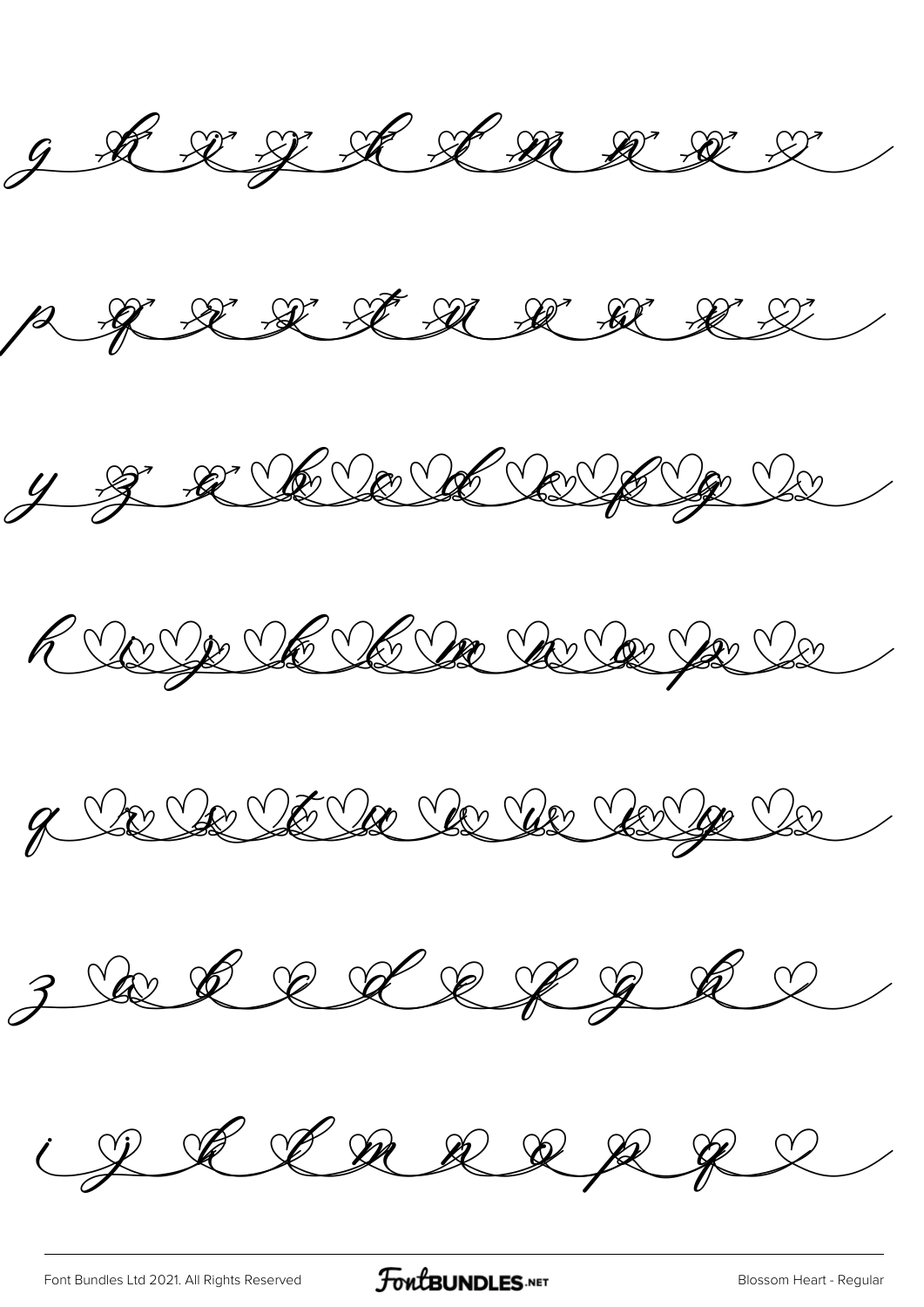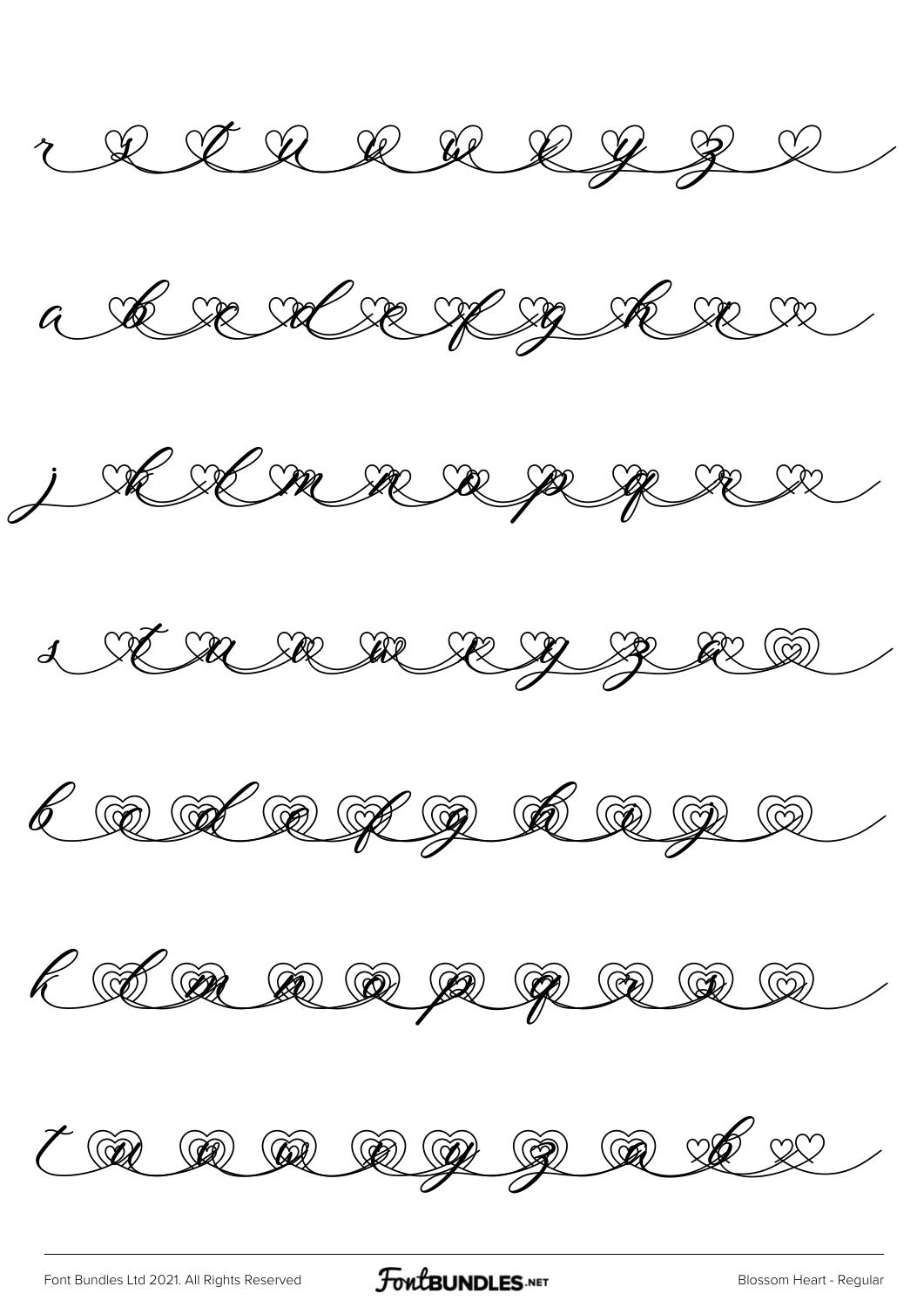